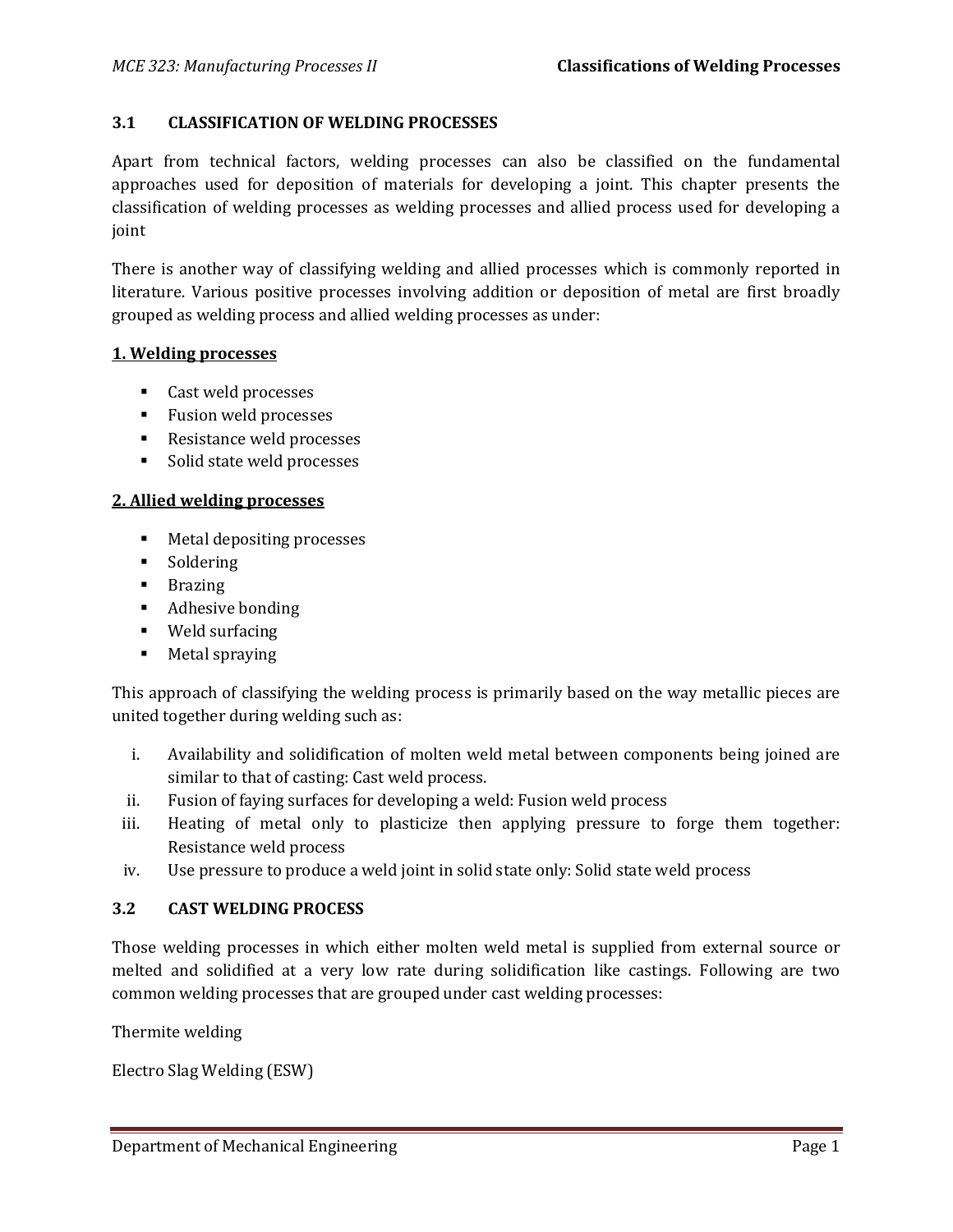In case of thermite welding, weld metal is melted externally using exothermic heat generated by chemical reactions and the melt is supplied between the components to be joined while in electroslag welding weld metal is melted by electrical resistance heating and then it is allowed to cool very slowly for solidification similar to that of casting.

## *Comments on classification based on cast weld processes*

This classification is true for thermite welding where like casting melt is supplied from external source but in case of electroslag welding, weld metal obtained by melting of both electrode and base metal and is not supplied from the external source. Therefore, this classification is not perfect.

### **3.3 FUSION WELD PROCESSES**

Those welding processes in which faying surfaces of plates to be welded are brought to the molten state by applying heat and cooling rate experienced by weld metal in these processes are much higher than that of casting. The heat required for melting can be produced using electric arc, plasma, laser and electron beam and combustion of fuel gases. Probably this is un-disputed way of classifying few welding processes. Common fusion welding processes are given below:

1. Carbon arc welding, 2. Shielded metal arc welding, 3. Submerged arc welding, 4. Gas metal arc welding, 5. Gas tungsten arc welding, 6. Plasma arc welding, 7. Electrogas welding, 8. Laser beam welding, 9. Electron beam welding, 10. Oxy-fuel gas welding

## **3.4 RESISTANCE WELDING PROCESSES**

Welding processes in which heat required for softening or partial melting of base metal is generated by electrical resistance heating followed by application of pressure for developing a weld joint. However, flash butt welding begins with sparks between components during welding instead of heat generation by resistance heating.

### **Resistance welding processes**

1. Spot welding, 2. Projection welding, 3. Seam welding, 4. High frequency resistance welding, 5. High frequency induction welding, 6. Resistance butt welding, 7. Flash butt welding, 8. Stud welding

## **3.5 SOLID STATE WELDING PROCESS**

Welding processes in which weld joint is developed mainly by application of pressure and heat through various mechanism such as mechanical interaction, large scale interfacial plastic deformation and diffusion etc.. Depending up on the amount of heat generated during welding these are further categorized as under:

## *Solid state welding process*

1. Low heat input processes, 2. Ultrasonic welding, 3. Cold pressure welding, 4. Explosion welding, 5. High heat input processes, 6. Friction welding, 7. Forge welding, 8. Diffusion welding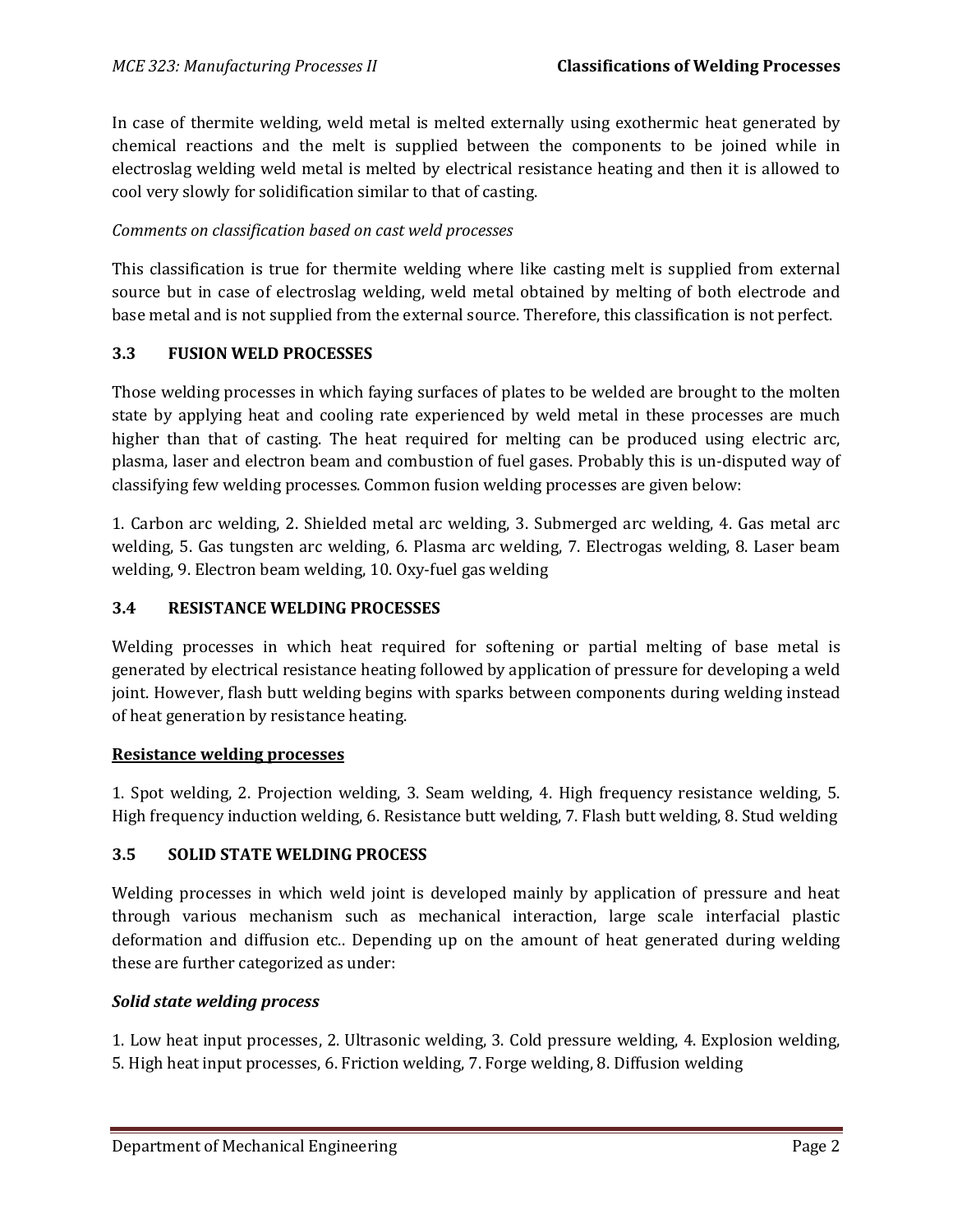There are many ways to classify the welding processes however, fusion welding and pressure welding criterion is the best and most accepted way to classify all the welding processes. The flow chart is showing classification of welding and allied processes for better understanding of nature of a specific process (Chart 3.1).



Chart 3.1 Classification of Welding and Allied Processes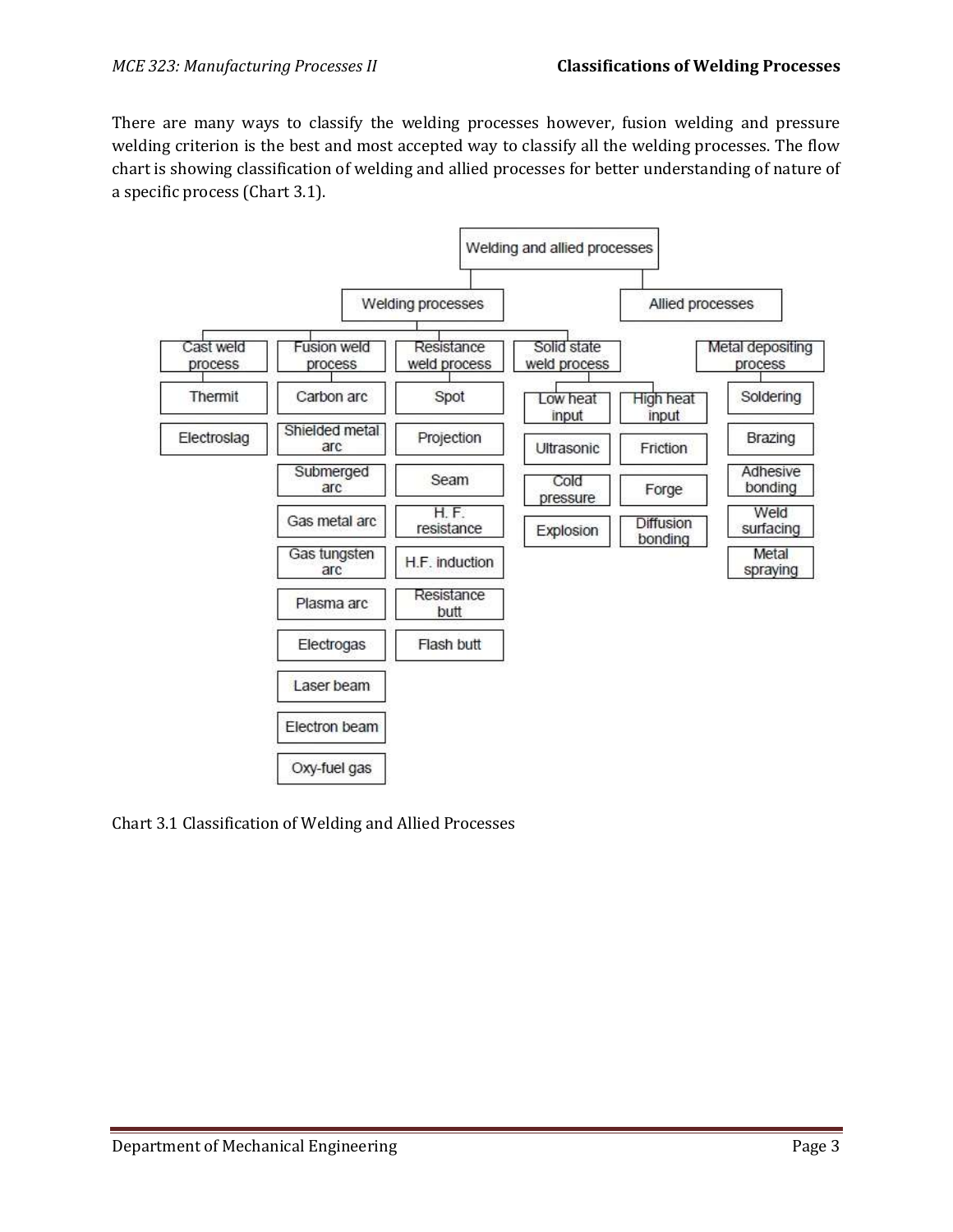### **GAS TUNGSTEN ARC WELDING**

This chapter describes different types of tungsten electrodes used in TIG(Tungsten Inert Gas) welding process besides selection of polarity and methods of initiating welding arc for TIGW process.

## **4.1 ELECTRODE FOR TIG TORCH**

The electrode for tungsten inert gas welding process can be pure (uncoated) or coated with Zr, La or Th. However, pure tungsten electrode offers shorter life than coated electrodes because of rapid wear and tear of the pure tungsten electrode owing to thermal damage caused by their low current carrying capacity. The damage to electrode primarily occurs due to the fact that tungsten carbide (formed during steel welding of reaction between W and C) has lower melting point than tungsten.

Particles generated from pure tungsten electrode due to thermal damage cause contamination of the weldment as tungsten particles inclusions therefore; pure tungsten electrodes are not used for critical welding applications.

Pure tungsten electrodes are frequently coated oxides of Th, Zr, La, and Ce. These oxides are expected to perform two important functions a) increasing arc stability and b) increasing the current carrying capacity of the electrodes.

Increase in arc stability of tungsten electrode in presence of the oxides of thorium, cerium, zirconium and lanthanum is primarily attributed to lower work function of these oxides than pure tungsten. Work function of pure tungsten electrode is 4.4eV while that of Zr, Th, La and Ce is 4.2, 3.4, 3.3 and 2.6 eV respectively. Lower the work function of the electrode material easier will be emission of electrons in the gap between electrode and work piece which in turn will improve the arc stability even at low arc voltage, and welding current.

Addition of the oxides of thorium, cerium, zirconium and lanthanum helps to increase the current carrying capacity of pure tungsten electrode up to 10 folds. Size of tungsten electrode is generally specified on the basis of its diameter as it largely determines the current carrying capacity of a given electrode material. The current carrying capacity of an electrode is also influenced by cooling arrangement in a welding torch (air/water cooled), type of power source (DCEP/DCEN, AC), electrode extension beyond collets, nozzle diameter and shielding gas. Typical electrodes for

TIG welding and suitable type of current are given below.

2% Cerium coated electrodes: Good for both AC and DC welding

1.5−2% Lanthanum coated electrode: Gives excellent low current starts for AC and DC welding

2% Thorium coated electrode: Commonly used for DC welding and is not preferred for AC.

## **4.2 TYPE OF WELDING TORCH**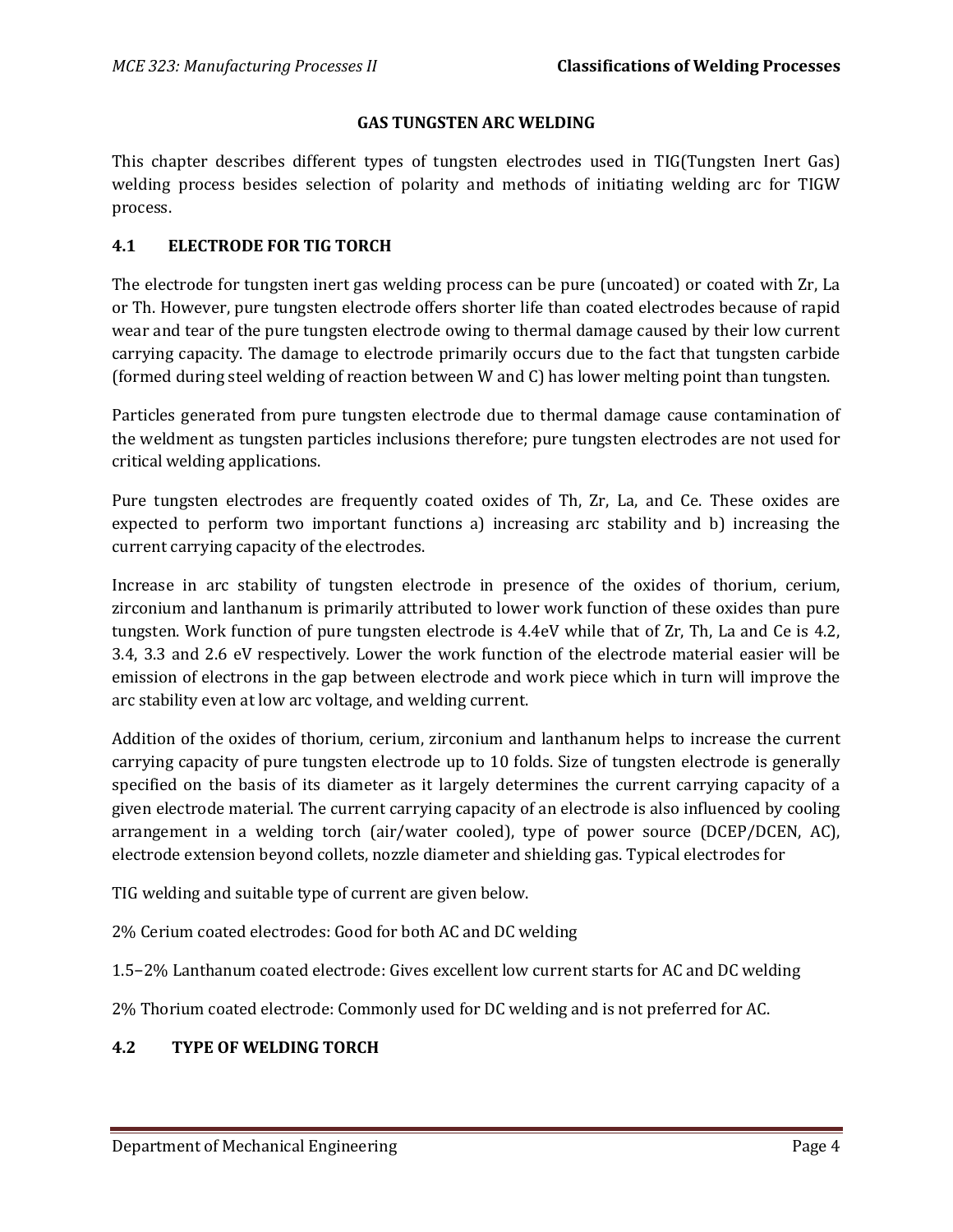Air cooled welding torch offers lower current carrying capacity than water cooled due to the fact that water cooling reduces overheating of the electrode during welding by extracting the heat effectively from the electrode.

# **4.2.1 TYPE OF WELDING CURRENT AND POLARITY**

Current carrying capacity of an electrode with DCEN polarity is found to be higher than DCEP and AC because DCEN generates lesser (30% of arc power) heat in tungsten electrode side compared to the DCEP and AC. Therefore, electrodes with

DCEN polarity offer longer life with same level of welding current conversely higher current capacity for the same life. Size of welding electrode for DCEP (for the same current and life) should be larger than that for DCEN owing to higher heat generation at anode than cathode for the same welding current. Current carrying capacity of electrode for AC welding is generally found between that in case of DCEP and

DCEN as continuous change in polarity during the AC welding allows the somewhat cooling of electrode when electrode is negative for one half of the cycle.

The selection of polarity for GTAW is primarily determined by the type of metal to be welded. The DCEN polarity is preferred for welding of steel, and nickel alloys and other metals where cleaning action is not very crucial for developing successful weld joints. The application of DCEP polarity is not common and is preferred for shallow penetration welding application like thin sheet welding. AC is commonly used for welding of aluminum and magnesium to get advantage of cleaning action and avoiding overheating of tungsten electrode.

# **4.2.2 ELECTRODE DIAMETER AND WELDING CURRENT**

The diameter of tungsten electrode is usually found in a range of 0.3-8 mm and length varies from 75 to 610 mm. The selection of electrode material and diameter is governed by the section thickness of the material to be welded. Thick plates demand greater heat input so high welding current which in turn dictates the selection of large diameter electrodes. Excessive welding current causes erosion of electrodes and tungsten inclusion due to thermal damage. Erosion of electrode reduces the electrode life. Low welding current results in erratic wandering of welding arc over the tip of electrode, which reduces the arc stability. However, wandering of the arc at low current can be corrected by tapering the electrode tip (included angle 30-1200).

Taper angle affects the penetration and weld bead width. Low taper angle results in deeper the penetration and narrower the bead than high angle taper.

# **4.3 TIG ARC INITIATION**

Direct work piece touch start method of initiating TIGW arc is not considered as a good approach because it generally leads to many undesirable effects a) contamination of tungsten electrode, b) partial melting of electrode tip (due to short circuiting) so reduction in life of the electrode and c) formation of tungsten inclusions which deteriorate the mechanical performance of weld joint. Therefore, alternative methods of TIG arc initiation have been developed over the years so as to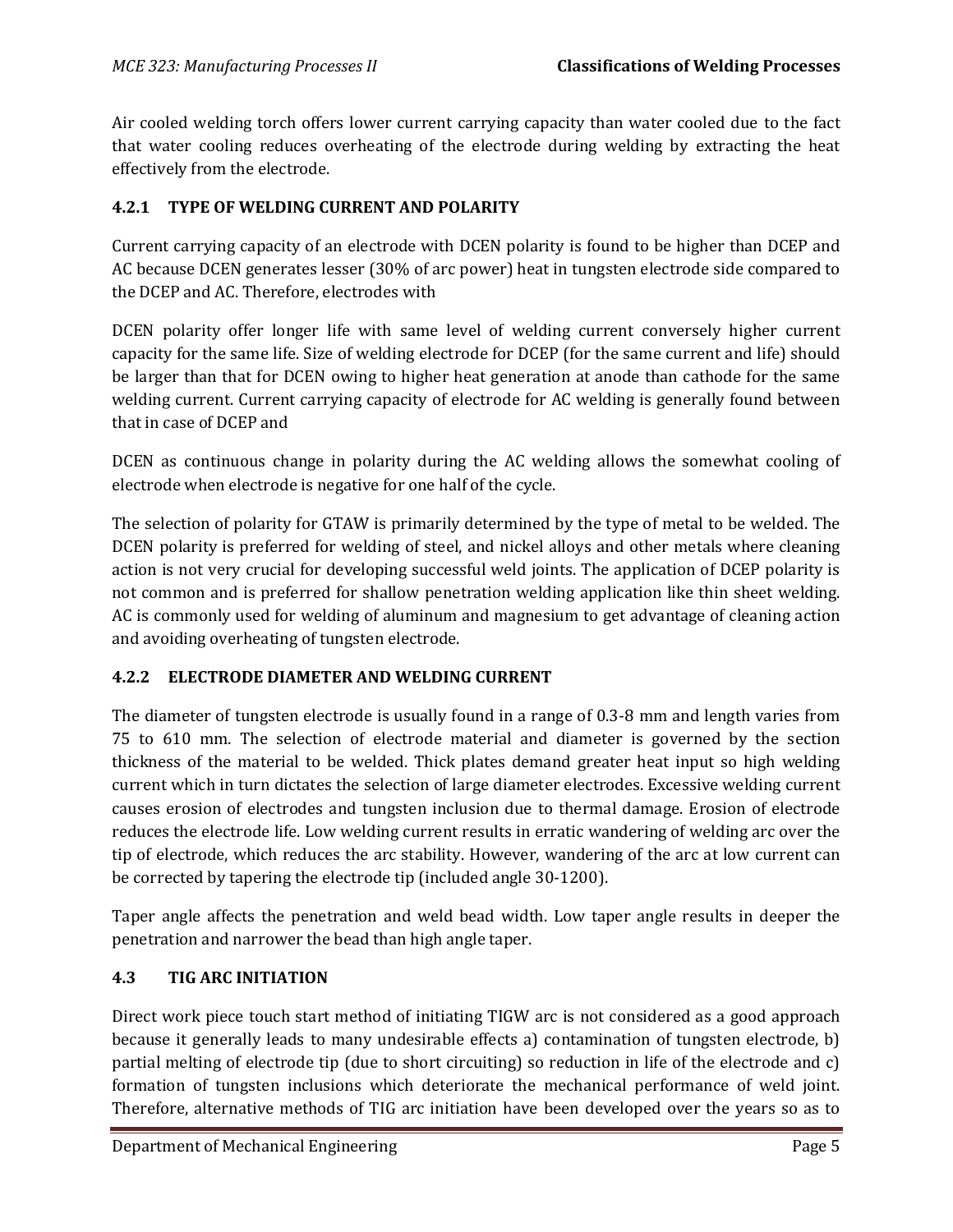avoid undesirable effects of touch start method. Three methods are commonly used for initiating TIG welding arc a) use of carbon block as scrap material, b) use of high frequency high voltage unit and c) use of low current pilot arc.

## **4.3.1 CARBON BLOCK METHOD**

This method is based on the principle similar to that of touch start method where tungsten electrode is brought in contact of a scrap material or carbon block placed in area which is close to the region where arc is to be applied during welding. However, this method doesn't necessarily prevent electrode contamination but reduces tendency for the same.

### 4.3.1 High frequency unit

This method is based on field emission principle by applying high frequency (100- 2000 KHz) and high voltage (3000-5000V) pulse to initiate the welding arc. The high voltage pulse ensures the availability of electrons in arc gap by field emission and ionization of gases between the electrode and work piece required to initiate the arc.

This method is mainly used in automatic TIG welding process. Absence of contact between electrode and work piece reduces the electrode contamination hence increases life of the electrode.

### 4.3.1 Pilot arc method

Pilot arc method is based on the principle of using low current for initiating the arc 50 to reduce adverse effects of high heat generation in form of electrode contamination and electrode melting during the arc initiation (Fig. 15.1). For this purpose, an additional power source can be used to strike the arc between the tungsten electrode and auxiliary anode (fitted in nozzle) using low current called pilot arc. Thispilot arc is then brought close to base metal to be welded so as to ignite the main arc between electrode and work piece. Once the main arc is established auxiliary powersource is taken off.



Fig. 4.1 Schematic showing the mechanism of pilot arc imitation method

# **4.4 MAINTENANCE OF TIG WELDING ARC**

Arc maintenance in TIG welding with DC power supply does not create any problem.